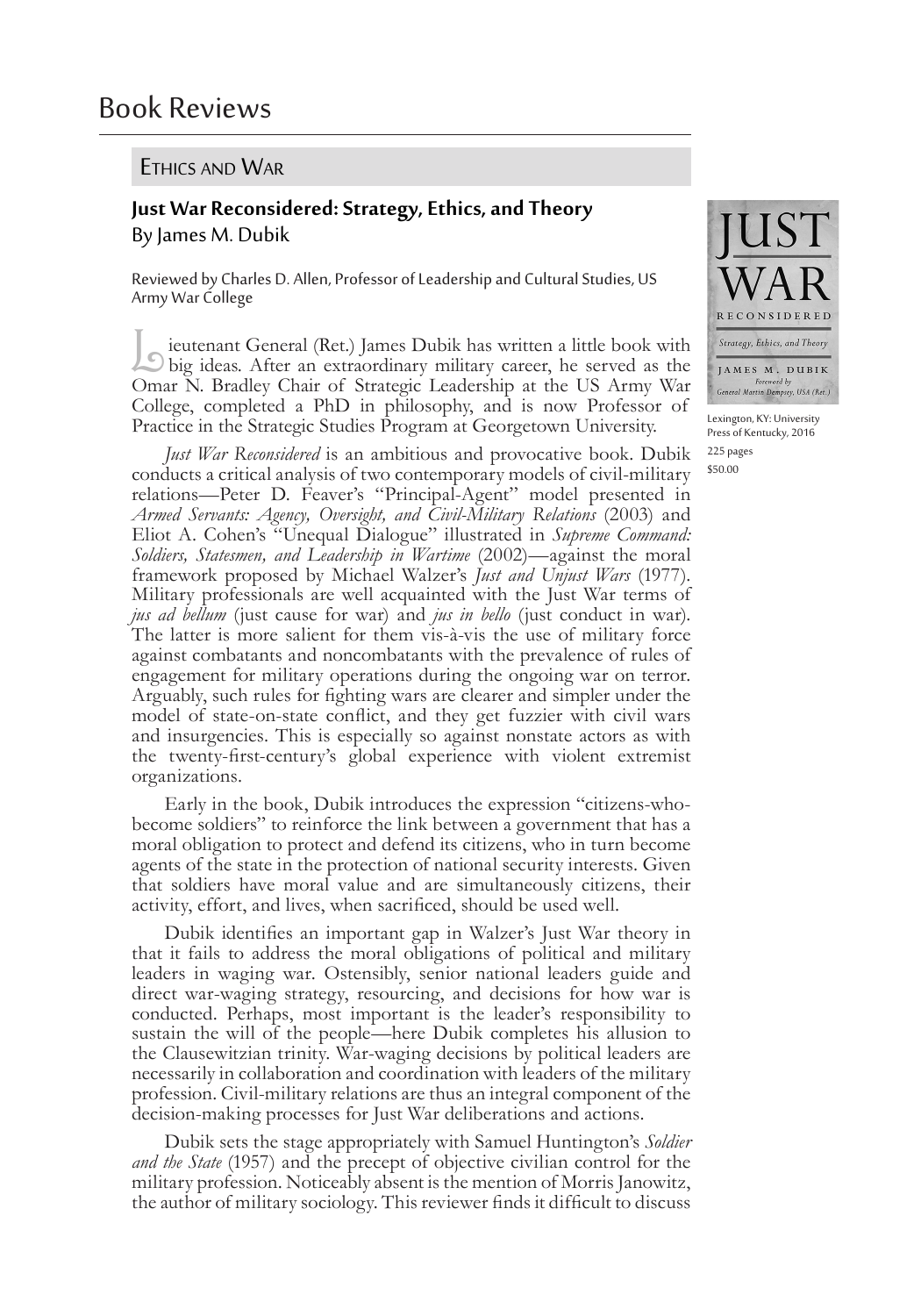civil-military relations and the military profession without addressing the precepts of *The Professional Soldier: A Social and Political Portrait* (1960). Janowitz would support military leaders having the agency to influence and shape policy—as Dubik contends is necessary—because the stakes of getting it wrong are so high. Dubik asserts, convincingly, that moral responsibility does not give anyone "the right to be wrong" in waging war. Accordingly, insistence on that authority and failure to establish the conditions (leader climate or organizational/institutional culture) that increase the chances for success are morally bankrupt actions of civilian and military leaders, who have "an obligation to be as right as possible before they make a decision" (93).

Dubik uses three primary cases to test Walzer's framework for *jus in bello:* the American Civil War, the Second World War, and the combined case of Afghanistan and Iraq. For the ideal war waged rightly, he notes civilian and military leaders had "several months of active analysis, intense and sometimes acrimonious debate, aboveboard and behindthe-scenes maneuvering, contentious analysis, and final argument" (16).

In completing his analysis of less-than-ideal war, Dubik cites cases of broken dialogue "when participants, whether civilian or military are dismissive of the perspectives of others, the dialogue breaks down and is quickly replaced with a facsimile or worse—no dialogue at all" (119). He concludes: "There is no arbitrary line dividing civilian and military warwaging responsibilities" (123) and derives the following five principles for ethical war-waging for national security professionals:

- 1. Continuous dialogue with senior civilian and military leaders (devise strategy and plans; understand, acknowledge, and address risk)
- 2.Final Decision Authority with the political-strategic leader in accordance with governing documents (for the United States, the Constitution)
- 3.Managerial competence in performing enterprise-level functions (US Title 10) that enable the operational force in the conduct of mission across the spectrum of conflict
- 4.Legitimacy established and maintained with the governed populace
- 5.Resignation as a form of dissent (moral agency for senior military leaders)

While Dubik provides a framework and set of principles for national leaders, his epilogue presents two sections with important questions by which to judge the conduct of war as ethical and moral. It really comes down to who is to blame and who is responsible for wars waged badly. To judge, Dubik asks simply "is the war being dragged out unnecessar- ily owing to a refusal to allocate sufficient resources—forces, funds, or strategic attention." (175) The reader is left to conclude that while senior military leaders may be complicit, it is the civilian leaders who are ultimately responsible for waging wars justly.

*Just War Reconsidered* offers a compelling challenge to the existing civil-military debate. When does a military leader's provision of "best military advice" to inform the development of policy objectives and thereby shape strategy cross the line from influence to insistence? At what point does the option of military resignation threaten civilian